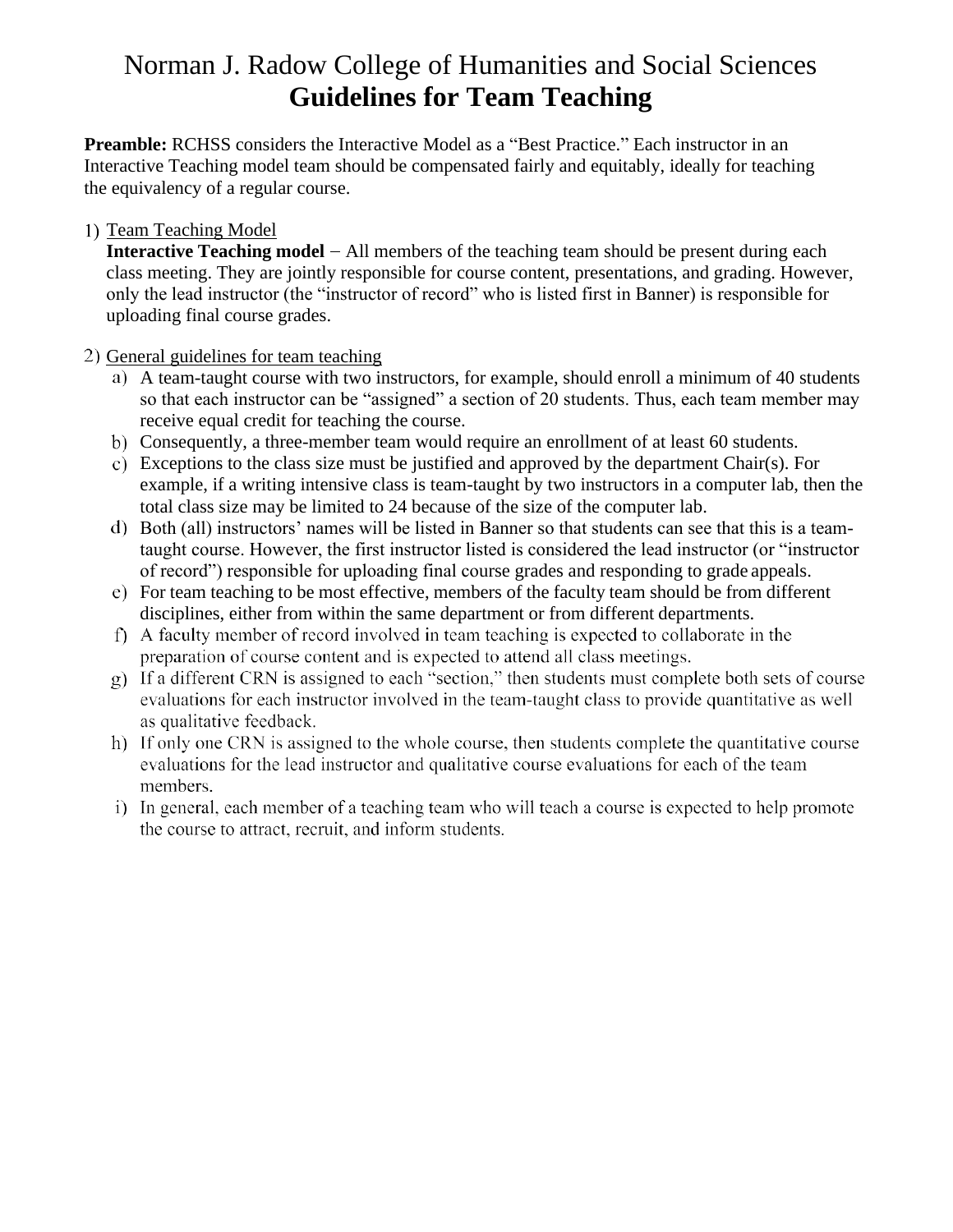# Norman J. Radow College of Humanities and Social Sciences **Guidelines for Team Teaching**

### 3) Approval Process

Faculty members requesting to team teach a course must complete and co-sign the "Request to Team teach a Course" form (attached) and provide their department Chair or respective department Chairs, with this information:

- A short (300-word) narrative addressing the following:
	- A justification/rationale for why a team-taught course is warranted
	- ii) The expected benefits to students of a team-taught course
	- iii) How the course will be organized
	- iv) How classroom time will be shared
	- Expectations of student work
	- vi) Shared standards of assessment
- A course syllabus that includes all standard, required components, plus:
	- i) the names, contact information, and office hours of all team members
	- a description of how assignment grades and final grades are determined
	- iii) the name of the lead instructor who assigns the final course grades
	- $\dot{x}$  iv) the name(s) of the instructor(s) who students should contact first with questions.
	- whether the course is cross-listed with another department
- 4) Assessment
	- We recommend written mid-semester course evaluations to provide a feedback mechanism for students halfway through the course. This may range from an informal, handwritten "what works, what doesn't?" feedback to a more formal and structured, survey-like instrument that may assist in trouble-shooting and to gauge student learning.
	- b) Upon completion of the team teaching experience, at the end of the semester or summer term, each faculty team member must provide a short (one-page) narrative to his/her department Chair indicating the strengths and weaknesses or successes and problems associated with this experience.